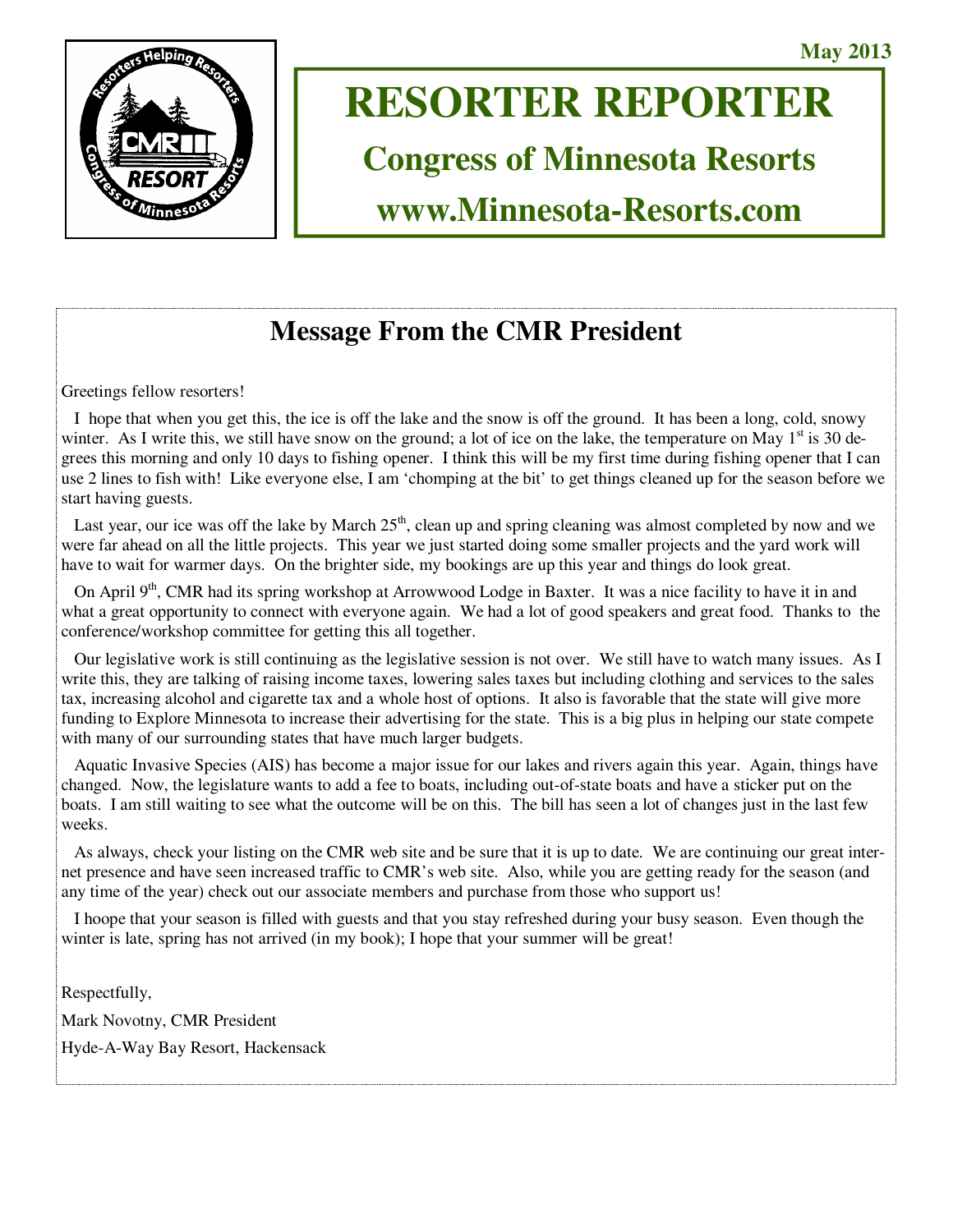# **Congratulations to the 2013 CMR Scholarships Recipients'**

The Congress of Minnesota Resorts (CMR) was established in 1984, with our theme of "Resorters Helping Resorters." One of our goals is to provide scholastic achievement within the resorting community. Scholarship moneys became available from the previously pledged \$1000 to the Minnesota Office of Tourism, Endowed Chair and in March of 1996 the CMR Scholarship Program was set in motion. With the addition of the Carol Kirchner Memorial Scholarship in 1999; and in 2012 with the addition of the Pine Insurance Scholarship, four \$500 scholarships are awarded each year. The scholarships are to be used for tuition and/or related fees by providing assistance to students in pursuit of their academic or vocational advancement.

Every year we have top quality applicants, all worthy of the awards. This year was no exception. The CMR Scholarship Committee and Board wish to extend our congratulations to the following recipients of 2013 Scholarship winners.

### **CMR Scholarships:**

Katherine Anderson, daughter of Gayle Anderson, Sunset Point Resort, 37842 Broderson RD, Cohasset MN

Grace Bateman, daughter of Bob & Jennifer Bateman, Two Inlets Resort, 32240 County Hwy 50, Park Rapids MN

### **Carol Kirchner Memorial Scholarship:**

Carly Masloski, daughter of Tom & Brenda Masloski, Weslake Resort, 28507 County Hwy 35, Underwood MN

### **Pine Insurance Scholarship:**

Nathan Ahrendt, son of Dave & Mary Ahrendt, Half Moon Trail Resort, 34881 County Hwy 46, Park Rapids, MN

# **Spring 2013 School of Resorting Classes**

The School of Resorting has been busy once again lining up classes to help its members gain hands-on knowledge and valuable resorting information. In March, we held a Small Engine Repair class in the Bemidji area. It was well attended and all participants were able to not only get their equipment back in working order, but also learn about trouble shooting and maintenance. It is a valuable tool for a resort owner to have as a resort owner always having to fix something.

In April, we held two more classes in conjunction with the Spring Workshop. It was a day well spent on sharpening skills with the Reservation Master classes and gaining certification on CPR and First Aid in the other class.

There was also a Ladies Crafting day held up at Cedar Rapids Lodge on April 17<sup>th</sup>, where ladies enjoyed crackerbarrel talks and getting together to make tile coasters to be used in their cabins….etc.

If you missed any of the classes, keep your eyes posted for more chances to join the fun and learning. We are always looking for new class ideas and instructors, so if you ever come up with a topic, or know a skill or trade that could benefit members of the CMR, shoot them our way and we'll do our best to organize a class for everyone. Contact Timberly Christiansen at finnfeather@hotmail.com.

Coming up, stayed tuned for the next big event, the Fall Resort Tour. The location is set this year in the Isle area, with dates and resorts to be determined. The tour usually held in the first part of September keep checking for more details.

Timberly Christiansen, School of Resorting Chairperson, *finnfeather@hotmail.com* 

**CMR 2013 Fall Conference, October 27, 28 & 29 Radisson Harborview, Duluth, MN**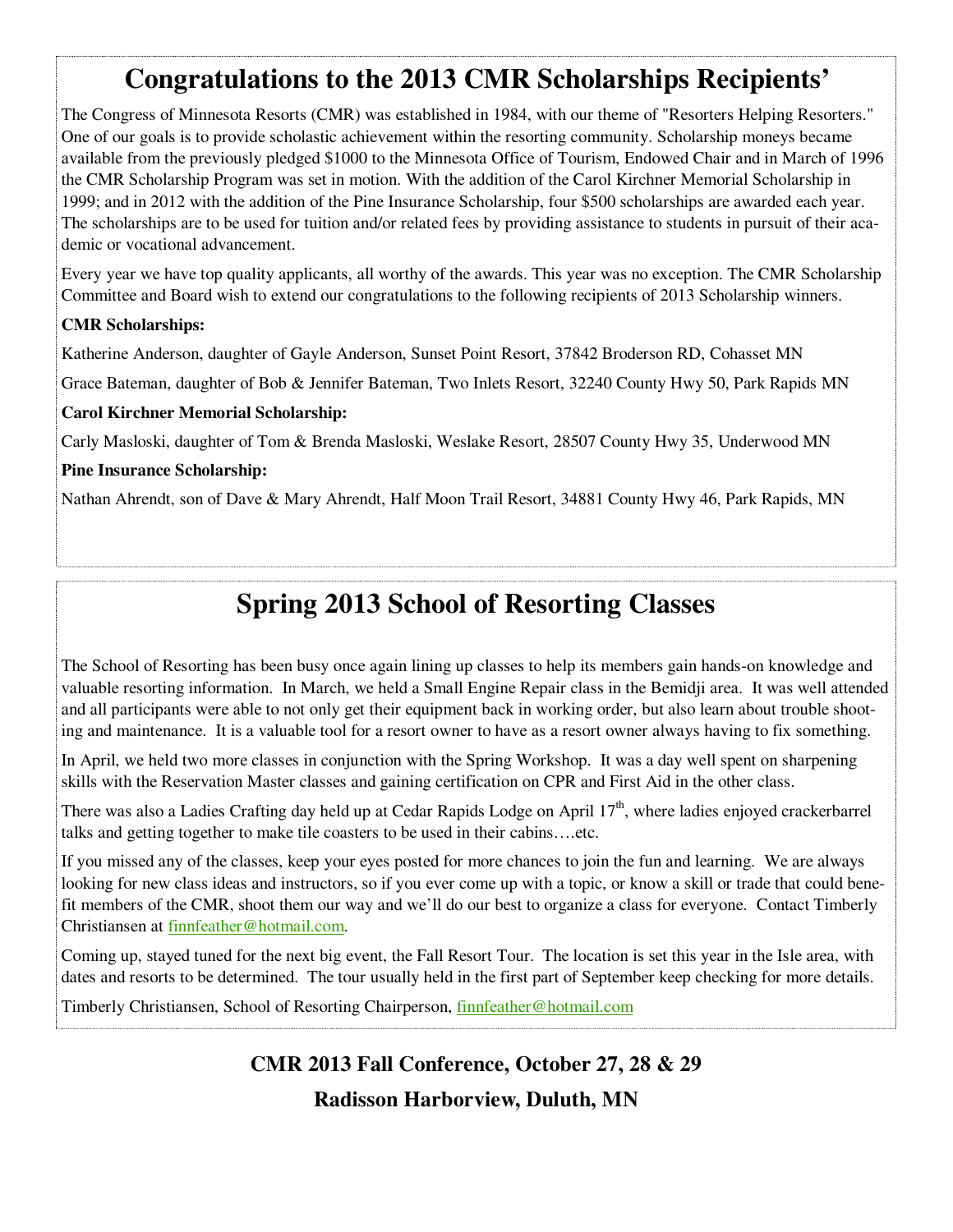# **CMR Spring Workshop was held April 9th!**

CMR Spring Workshop was a great success April 9th at Arrowwood in Brainerd with 58 in attendance. Crackerbarrels were lively with surprisingly high numbers of attendees participating and being engaged - just what we want! All speakers and topics were well received according to feedback forms as the Workshop/Conference Committee was happy to note. If you didn't come join the camaraderie, the sharing of resort wisdom, the support and education, you really missed out! Make a point of attending the next one and you won't be sorry. Really, really! None of us is as smart as all of us and we are resorters helping resorters. Fall Conference will be October 27-29 in Duluth at the Radisson Harborview and YES! We'll definitely be planning some fun stuff as a bonus day of relaxation on Saturday, October 26. Who knows what trouble we'll get into? Hope to see ya there!

Kim Bowen, Crow Wing Crest Lodge relax@crowwing.com

P.S. We are always looking for speakers and topics for these things; please don't be shy in passing along suggestions to us on the Conference/Workshop Committee.

# **Yahoo Groups Chatline**

Fellow Resorters:

To date, we have approximately 91% of the membership signed up on the Resorter's Yahoo-group. **Welcome aboard to the new folks on the Chat line!**

There are some instances where E-blasts will still be used, such as delivering the Resorter Reporter Newsletter, or other PDF attachments i.e. scholarship applications or Resorter of the Year nomination forms.

We will post the rules to this group on a regular basis to remind everyone that you are asked to follow a couple of simple guidelines to this moderated service, please pay special attention to #2 below.

1. No advertising retail items (feel free to sell "experienced" resort equipment)

2. Please send messages to the group only when they need the group's attention (please contact individual resorters directly)

3. Please identify you and your resort at the end of your e-mail (this is good marketing and helps improve communication)

4. Please remember that many people in the tourism industry \*may\* see your e-mail, therefore please try to discuss policies and individuals in a constructive manner.

5. In keeping with the CMR board's policy, the purpose of this yahoo group, is to provide a format for resorters helping resorters through education. Specific questions pertaining to pricing of resort goods or services are not acceptable or appropriate on this site.

Thanks for making this a great discussion group!

Su Ugstad, Yahoo Groups Chatline Moderator, rsugstad@means.net or 218-566-2346

### **Forms for Hiring Employees**

Hire employees! You can now access the hiring employees reference material and forms by going to the CMR website www.Minnesota-Resorts.com to print any of the forms. Go into the CMR website and scroll to the bottom of the home page and click on Membership, then by using your Login and Password you will be able to go to Education Materials and click on any of the forms that you might need and click print. If you need any further assistance contact Vicky Krattenmaker at CMR@Minnesota-Resorts.com or call 320-212-5107.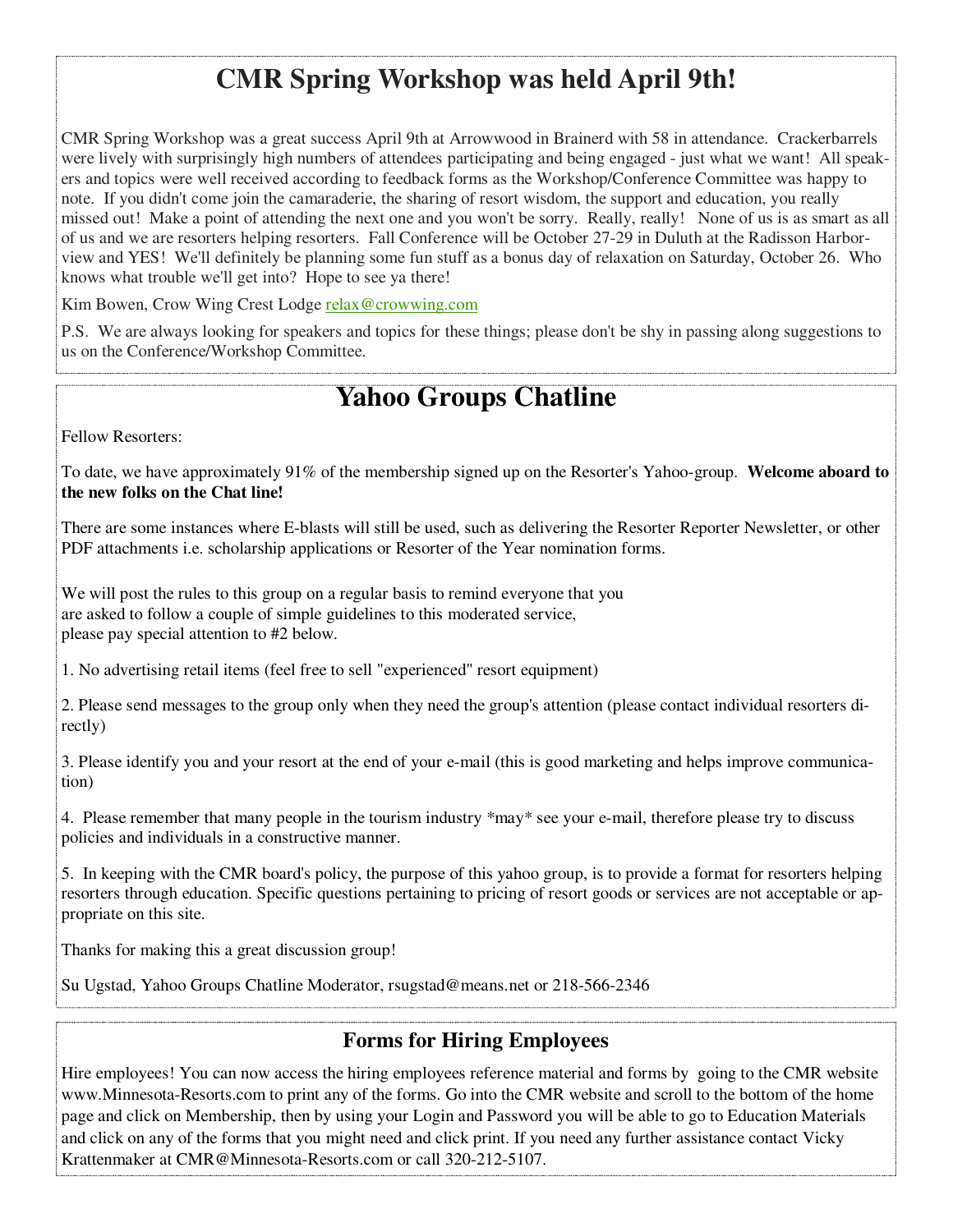# **NEED \$500 FOR SCHOOL?**

### **It is not too early for your child or grandchild to get the application started!**

### **Application needs to be at the CMR Office March 15, 2014**

Each year the Congress of Minnesota Resorts offers four \$500 scholarships to a junior or senior in high school or a current undergraduate or technical school student. March 15, 2014 is the deadline for the scholarship application to be returned to the Congress of Minnesota Resorts office. A scholarship application can be printed by going to the CMR website www.Minnesota-Resorts.com. Scroll to the bottom of the home page and click on Membership, then by using your Login and Password you will be able to go to Applications and click on Scholarship Application and print a copy. If you need further assistance please contact Vicky by emailing: CMR@Minnesota-Resorts.com or call 320-212-5107.

## **NOMINATING RESORTERS FOR THE 2013 RESORTER'S OF THE YEAR AWARD SEPTEMBER 1, 2013 DEADLINE**

The Congress of Minnesota Resorts selects, through nomination by its members, one resort and resort owner that has shown a dedication to the improvement of the Minnesota Resort Industry by adopting and carrying out business policies and practices that reflect a personal pride in the industry as a whole. They also live up to the organization's motto of "Resorters Helping Resorters" by involvement in community activities and by displaying a willingness to help other resort owners to successfully operate Minnesota resorts.

You can go to the CMR website www.Minnesota-Resorts.com, scroll to the bottom of the home page and click on Membership. Then, by using your User Name & Password you will get into the Members Only sections and click on Applications then print a copy of Resorter of the Year Nomination form. Mail the completed form to: Congress of Minnesota Resorts, PO Box 358, New London, MN 56273-0358. If you need further assistance please contact Vicky by emailing: CMR@Minnesota-Resorts.com or call 320-212-5107.

### **New Members & New Owners!**

New Resort Member:

Marc & Lisa Thiery, Birch Forest Lodge, 4442 Birch Forest RD, Orr MN 55771-8247 Phone: 218-757-3479 Email: birchforestlodge@gmail.com Website: www.birchforestlodge.com

Your neighboring resort or favorite vendor could be listed in this area!

If you think a neighboring resort would benefit from being a Congress of Minnesota Resorts member please send their contact information to us or visit with them about the benefits of your membership with the Congress of Minnesota Resorts

We have an Associate Membership for vendors that have products or services that have helped you. Please contact the office with their contact information so we can contact the vendor.

Congress of Minnesota Resorts, CMR@Minnesota-Resorts.com or 320-212-5107

|                    | <b>CMR CALENDAR OF EVENTS</b>                                           |
|--------------------|-------------------------------------------------------------------------|
| June 5, 2013       | <b>CMR</b> Board Meeting                                                |
| Sept. 1, 2013      | Resorter of the Year Nominations due at CMR Office                      |
| Sept. 2013         | CMR Fall Resort Tour, Isle Area, date to be announced later             |
| Oct. 26, 2013      | CMR Pre-Conference Fun Day, Duluth, MN more info to be announced!       |
| Oct. 27 - 29, 2013 | CMR Fall Conference, Radisson Harborview, Duluth, MN                    |
| Oct. 28, 2013      | CMR Vendor Expo, Radisson Harborview, Duluth, MN 1:00 p.m. to 4:00 p.m. |